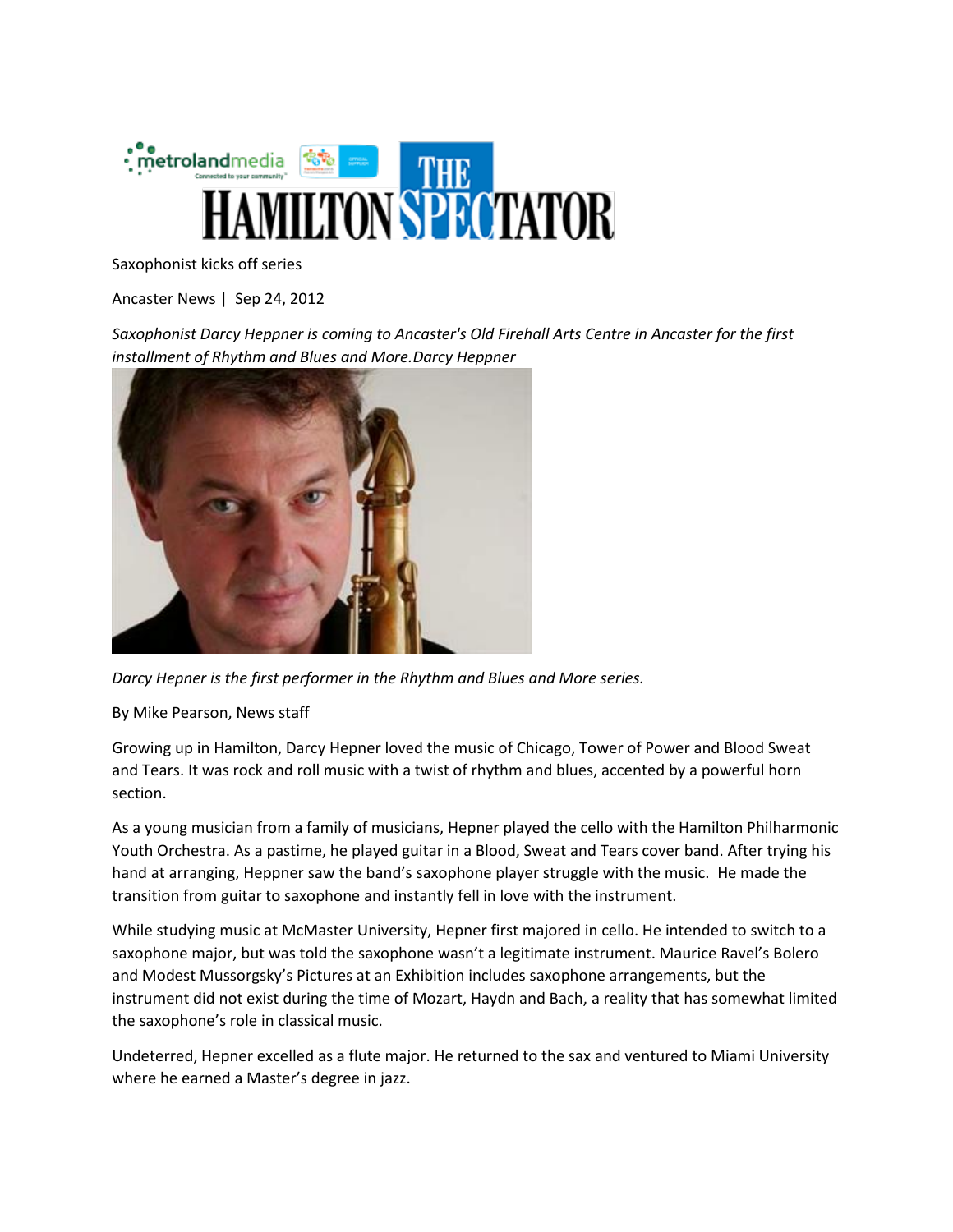As a young musician still looking to make his mark, Hepner got a big break. He was selected to perform on a televised musical showcase with the likes of B.B. King, Aretha Franklin, Henry Mancini, Helen Reddy and many others. One of the highlights was playing alongside Franklin, as she belted out her signature Motown hit, Respect. The series was called The Palace Presents, and Hepner was initially invited to perform as a substitute saxophonist for the 1979 season at Hamilton Place. Following the show's debut, he was welcomed back for the 1980 season.

"I got to play with B.B., Aretha and a bunch of my heroes," Hepner recalled.

Beginning in the mid-1980s, Heppner began teaching full-time at the Berklee College of Music in Boston. He was later the founding department head of the Selkirk College Music Program in Nelson, B.C.

When his wife, Astrid, landed her dream job as International Marketing and Media Manager for BMG Classics, the couple moved to New York. Hepner worked towards his PHD at New York University and began looking for work as a saxophonist. He also released his first self-titled debut as a leader in 1997 on Water Street Music.

After playing on the Rolling Stones' 1997 Steel Wheels tour, another opportunity was headed Hepner's way.

Blood, Sweat and Tears saxophonist Tom Timko was looking to take a break, and Hepner was identified as a potential replacement. A fill-in role would become permanent by 1999, and Hepner stayed with the band as a regular member until 2004.

A grueling tour schedule carried Hepner and his band mates across North America. On a travel day, Hepner would commonly set his alarm clock for 3:30 a.m. to prepare for an early flight. During peak touring season, those early mornings were as frequent as two or three times per week, which wasn't a necessarily a problem.

The birth of his daughter, Camilla, changed everything.

"I was missing a lot and I didn't want to do that," Hepner said.

Hoping to settle down, Hepner and his family moved back to Hamilton to balance both their personal and professional lives. Astrid, also a jazz saxophonist, founded the Hamilton Music Collective. Through its motto, An Instrument for Every Child, the collective strives to offer every Hamilton elementary student the opportunity to learn to play an instrument.

Today Hepner is coordinator for applied music at Mohawk College, teaching skills such as ear training, arranging and ensemble performance. He formed the Darcy Hepner Jazz Orchestra in 2008, a 16-piece all-star ensemble. The group's debut recording, Blues in Another Minute, was released during the summer of 2010.

He continues to perform in small club venues, such as the Iris Restaurant in Buffalo, NY and Hamilton's This Ain't Hollywood. He also frequently accompanies Frankie Valli and The Four Seasons, whenever the group is in town.

With a career spanning more than 30 years, Hepner knows a professional musician needs to make his own luck to be successful. But he considers himself fortunate to have performed with some of the greatest legends in music, including his boyhood idols.